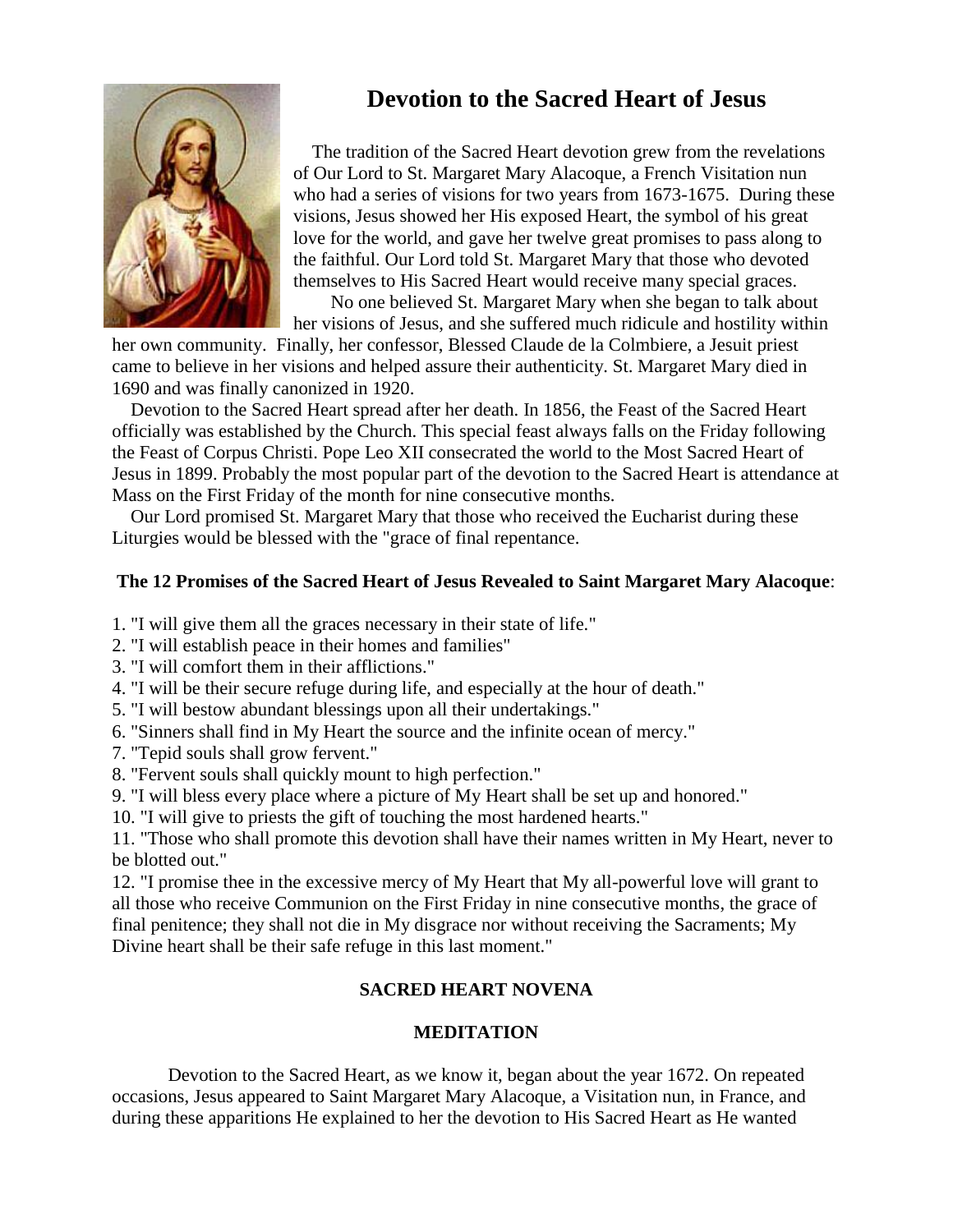people to practice it. He asked to be honored in the symbol of His Heart of flesh; he asked for acts of reparation, for frequent Communion, Communion on the First Friday of the month, and the keeping of the Holy Hour.

When the Catholic Church approved the devotion to the Sacred Heart of Jesus, she did not base her action only on the visions of Saint Margaret Mary. The Church approved the devotion on its own merits. There is only one Person in Jesus, and that Person was at the same time God and Man. His Heart, too, is Divine -- it is the Heart of God.

There are two things that must always be found together in the devotion to the Sacred Heart: Christ's Heart of flesh and Christ's love for us. True devotion to the Sacred Heart means devotion to the Divine Heart of Christ insofar as His Heart represents and recalls His love for us. In honoring the Heart of Christ, our homage lingers on the Person of Jesus in the fullness of His love. This love of Christ for us was the moving force of all he did and suffered for us -- in Nazareth, on the Cross, in giving Himself in the Blessed Sacrament, in His teaching and healing, in His praying and working. When we speak of the Sacred Heart, we mean Jesus showing us His Heart, Jesus all love for us and all lovable.

Jesus Christ is the incarnation of God's infinite love. The Human Nature which the Son of God took upon Himself was filled with love and kindness that has never found an equal. He is the perfect model of love of God and neighbor.

Every day of His life was filled with repeated proofs of "Christ's love that surpasses all knowledge" (Eph 3:19). Jesus handed down for all time the fundamental feature of His character: "Take My yoke upon your shoulders and learn from Me, for I am meek and humble of Heart" (Mt 11:29). He invited all, refusing none, surprising friends and rivals by His unconditional generosity.

The meaning of love in the life of Jesus was especially evident in His sufferings. Out of love for His Father He willed to undergo the death of the Cross. "The world must know that I love the Father and do just as the Father has commanded Me" (Jn 14:31).

The love that Jesus bore toward us also urged Him to undergo the death of the Cross. At the Last Supper, He said, "There is no greater love than to lay down one's life for one's friends" (Jn 15:13)

The Heart of Jesus never ceases to love us in heaven. He sanctifies us through the Sacraments. These are inexhaustible fountains of grace and holiness which have their source in the boundless ocean of the Sacred Heart of Jesus.

#### **NOVENA PRAYER**

Divine Jesus, You have said, "Ask and you shall receive; seek and you shall find; knock and it shall be opened to you." Behold me kneeling at Your feet, filled with a lively faith and confidence in the promises dictated by Your Sacred Heart to Saint Margaret Mary. I come to ask this favor: (Mention your request).

To whom can I turn if not to You, Whose Heart is the source of all graces and merits? Where should I seek if not in the treasure which contains all the riches of Your kindness and mercy? Where should I knock if not at the door through which God gives Himself to us and through which we go to God? I have recourse to You, Heart of Jesus. In You I find consolation when afflicted, protection when persecuted, strength when burdened with trials, and light in doubt and darkness.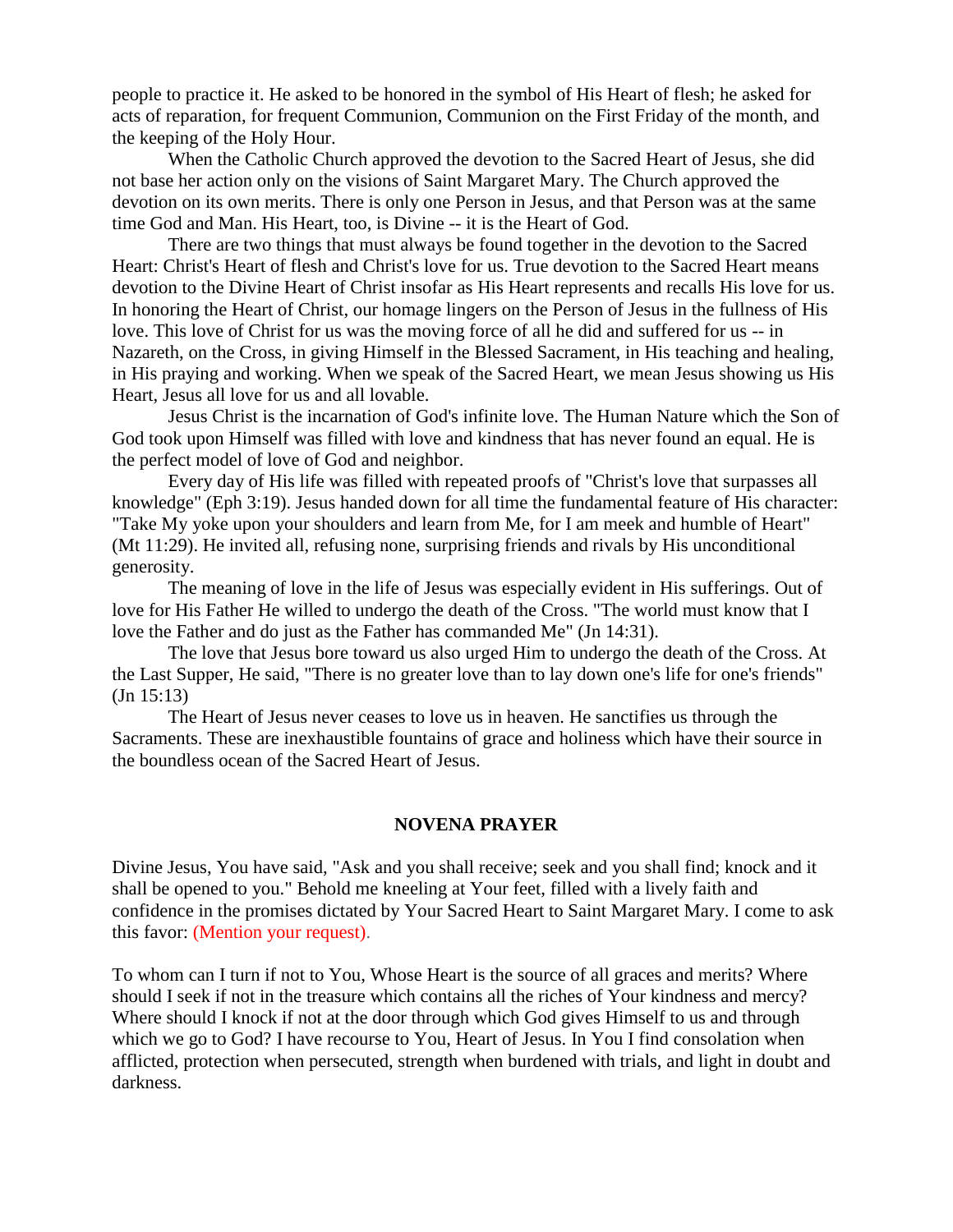Dear Jesus, I firmly believe that You can grant me the grace I implore, even though it should require a miracle. You have only to will it and my prayer will be granted. I admit that I am most unworthy of Your favors, but this is not a reason for me to be discouraged. You are the God of mercy, and You will not refuse a contrite heart. Cast upon me a look of mercy, I beg of You, and Your kind Heart will find in my miseries and weakness a reason for granting my prayer.

Sacred Heart, whatever may be Your decision with regard to my request, I will never stop adoring, loving, praising, and serving You. My Jesus, be pleased to accept this my act of perfect resignation to the decrees of Your adorable Heart, which I sincerely desire may be fulfilled in and by me and all Your creatures forever.

Grant me the grace for which I humbly implore You through the Immaculate Heart of Your most sorrowful Mother. You entrusted me to her as her child, and her prayers are all-powerful with You. Amen.

#### **OFFERING**

My God, I offer You all my prayers, works, joys, and sufferings in union with the Sacred Heart of Jesus, for the intentions for which He pleads and offers Himself in the Holy Sacrifice of the Mass, in thanksgiving for Your favors, in reparation for my sins, and in humble supplication for my temporal and eternal welfare, for the needs of our holy Mother the Church, for the conversion of sinners, and for the relief of the poor souls in purgatory.

#### **LITANY OF THE MOST SACRED HEART OF JESUS**

V- Lord, have mercy. *R- Lord, have mercy.*

V- Christ, have mercy. *R- Christ, have mercy.*

V- Lord, have mercy. *R- Lord, have mercy.*

V- Jesus, hear us. *R- Jesus, graciously hear us.*

*(After each petition, the faithful respond "have mercy on us.")*

God, the Father of Heaven, God, the Son, Redeemer of the world, God, the Holy Spirit, Holy Trinity, One God, Heart of Jesus, Son of the Eternal Father. Heart of Jesus, formed by the Holy Spirit in the womb of the Virgin Mother, Heart of Jesus, substantially united to the Word of God, Heart of Jesus, of Infinite Majesty, Heart of Jesus, Sacred Temple of God, Heart of Jesus, Tabernacle of the Most High,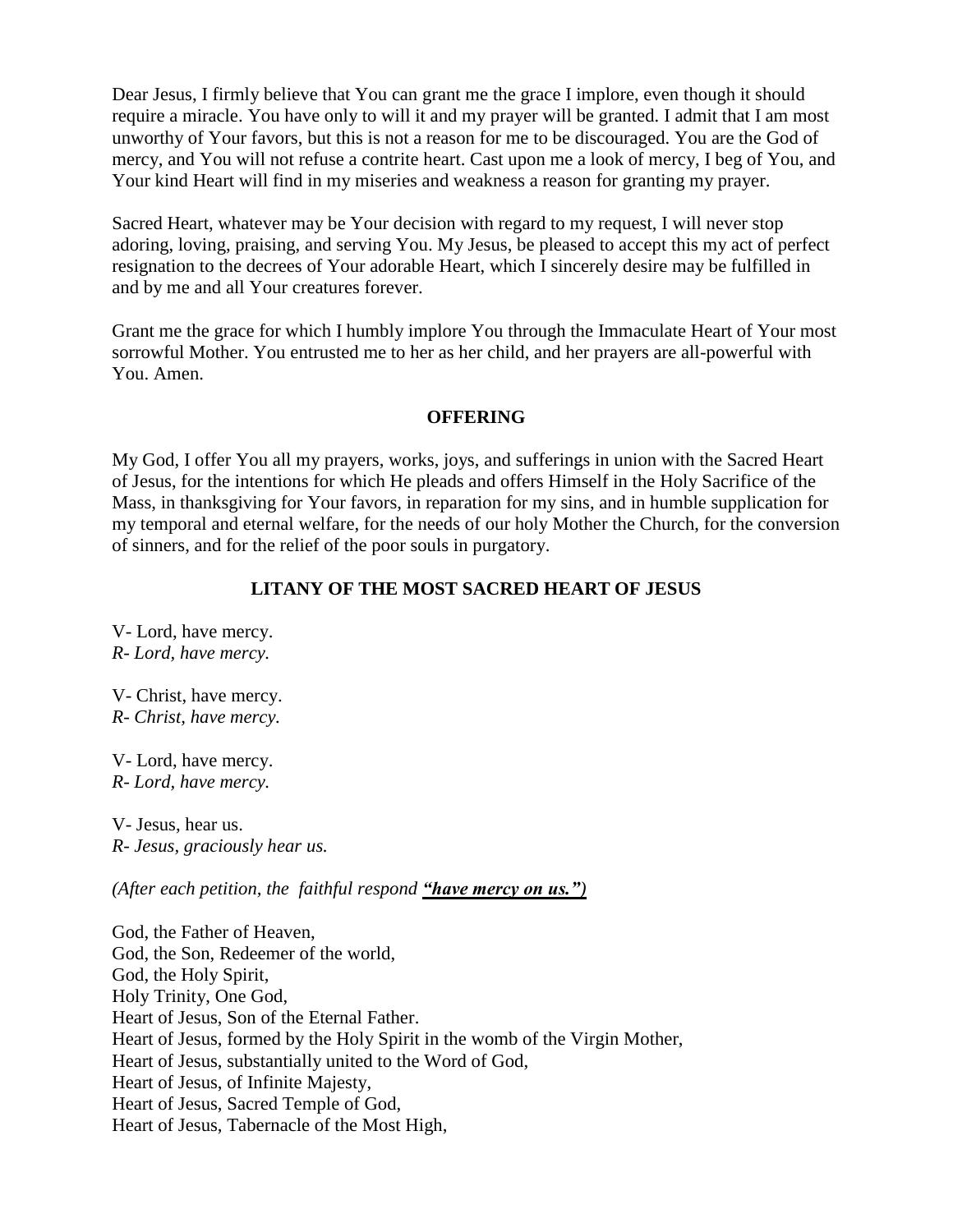Heart of Jesus, House of God and Gate of Heaven, Heart of Jesus, burning furnace of charity, Heart of Jesus, abode of justice and love, Heart of Jesus, full of goodness and love, Heart of Jesus, abyss of all virtues, Heart of Jesus, most worthy of all praise, Heart of Jesus, king and center of all hearts, Heart of Jesus, in whom are all the treasures of wisdom and knowledge, Heart of Jesus, in whom the Father was well pleased, Heart of Jesus, of whose fullness we have all received, Heart of Jesus, desire of the everlasting hills, Heart of Jesus, patient and most merciful, Heart of Jesus, enriching all who invoke you, Heart of Jesus, fountain of life and holiness, Heart of Jesus, propitiation for our sins, Heart of Jesus, loaded down with opprobrium, Heart of Jesus, bruised for our offenses, Heart of Jesus, obedient to death, Heart of Jesus, pierced with a lance, Heart of Jesus, source of all consolation, Heart of Jesus, our life and resurrection, Heart of Jesus, our peace and reconciliation, Heart of Jesus, victim for our sins, Heart of Jesus, salvation of those who trust in you, Heart of Jesus, hope of those who die in you, Heart of Jesus, delight of all the Saints,

V-Lamb of God, who take away the sins of the world. *R- spare us, O Lord.*

V-Lamb of God, who take away the sins of the world, *R- graciously hear us, O Lord.*

V-Lamb of God, who take away the sins of the world, *R- have mercy on us.*

V-Jesus, meek and humble of heart. *R- Make our hearts like to yours.*

V-*Let us pray.* Almighty and eternal God, look upon the Heart of your most beloved Son and upon the praises and satisfaction which he offers you in the name of sinners; and to those who implore your mercy, in your great goodness, grant forgiveness in the name of the same Jesus Christ, your Son, who lives and reigns with you forever and ever. *Amen.*

# **ACT OF CONSECRATION TO THE SACRED HEART OF JESUS**

 O Sacred Heart of Jesus, filled with infinite love, broken by my ingratitude, pierced by my sins, yet loving me still - accept the consecration that I make to You of all that I am and all that I